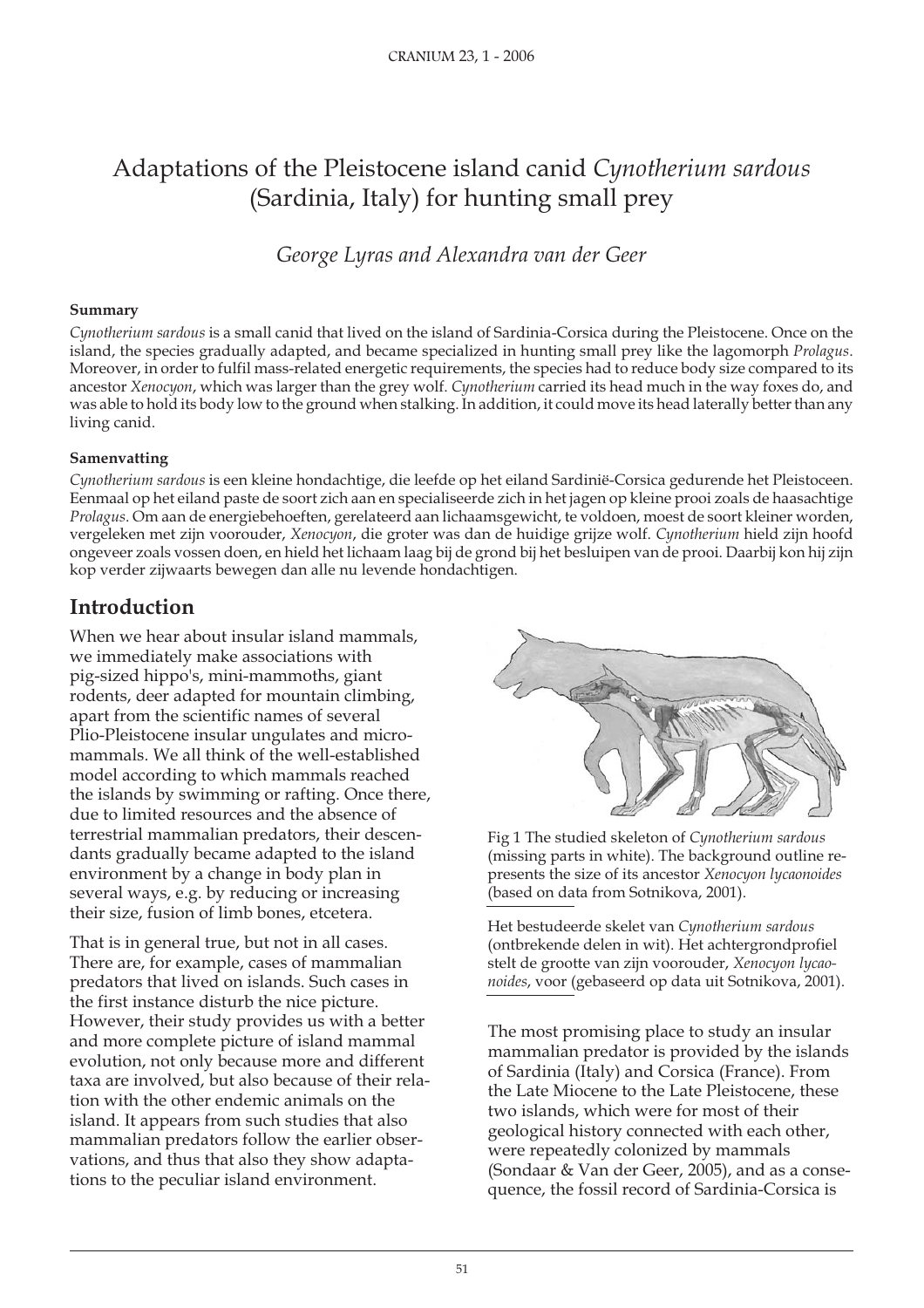characterized by more faunal changes and a greater diversity than any other island with insular mammals (table 1). Of particular interest of all the Sardinian-Corsican extinct mammals, are the carnivores. Fossils of several carnivore groups have been recovered from Sardinia-Corsica: the hunting hyaena *Chasmaporthetes melei*, the canid *Cynotherium sardous*, and several otters (*Algarolutra majori*, *Sardolutra ichnusae*, *Enhydrictis galictoides*, *Megalenhydris barbaricina*).

*Cynotherium sardous* fossils are found in relatively large numbers, including not only skulls and dentition, but also postcranials. This species can therefore be studied in more detail. *Cynot he rium* is a small canid with dental characters that are typical for hypercarnivorous canids (i.e., canids that include significant quantities of meat in their diet and prey mostly on large animals). Its cranial characters, however, indicate that it was not able to hunt large prey. A recent phylogenetic analysis by Lyras *et al*. (in press), led to the conclusion that *Cynotherium* originates from *Xenocyon lycaonoides*, a large-sized dog, related either to some extinct wolves (Wang *et al*., 2005) or to the Cape hunting dog, *Lycaon pictus* (Martinez-Navarro & Rook, 2003). *Xeno cyon* reached Sardinia-Corsica at the end of the early Pleistocene and once

isolated, it became a small and specialized small-prey hunter (Lyras *et al.*, in press).

# **Ma te ri als and Me thods**

Here we present the results of the morphofunctional analysis of a *Cynotherium* skeleton that was excavated in Cobeddu Cave (Lanaittu Valley, Nuoro, Sardinia, Italy; see also Van der Geer & Van der Geer, 2001). The skeleton is fairly complete (fig. 1) and in an excellent state of preservation. The fact that the material belongs to one individual, provides an excellent opportunity for morphofunctional analysis. For the description of the skeleton we follow the nomenclature of Evans (1993). Data on the myology of the living canid species have been taken from Langguth (1969) and Evans (1993). To check these data and to see the nature of the different muscles and tendons, we dissected a red fox (*Vulpes vulpes*) and a domestic dog (*Canis fami li aris*).

In order to investigate the functional significance of the observed features we followed the form-function correlation method of analysis. This method extrapolates the correlation that is observed between anatomical forms and certain functions or behaviours of living animals to the



Fig 2 Greatest width of the distal end of the humerus of *Xenocyon lycaonoides* from Stránska Skála, Czech Republik, and Undermassfeld, Germany (data from Sotnikova, 2001), compared with *Cynotherium* spp. from Sardinia: *C.* sp. NMB Ty-5362 from Capo Figari (data and photograph from van der Made, 1999), *C. sardous* from Dragonara Cave (data from Malatesta, 1970) and from Corbeddu Cave (CB 84-8022).

Grootste breedte van het onderuiteinde van het opperarmbeen van *Xenocyon lycaonoides* van Stránska Skála, Tsjechië, en Undermassfeld, Duitsland (data uit Sotnikova, 2001), vergeleken met *Cy not he ri um* spp. van Sardinië: *C.* sp. NMB Ty-5362 van Capo Figari (data en foto uit Van der Made, 1999) en *C. sardous* van de grot Dragonara (data uit Malatesta, 1970) en de grot Corbeddu (CB 84-8022).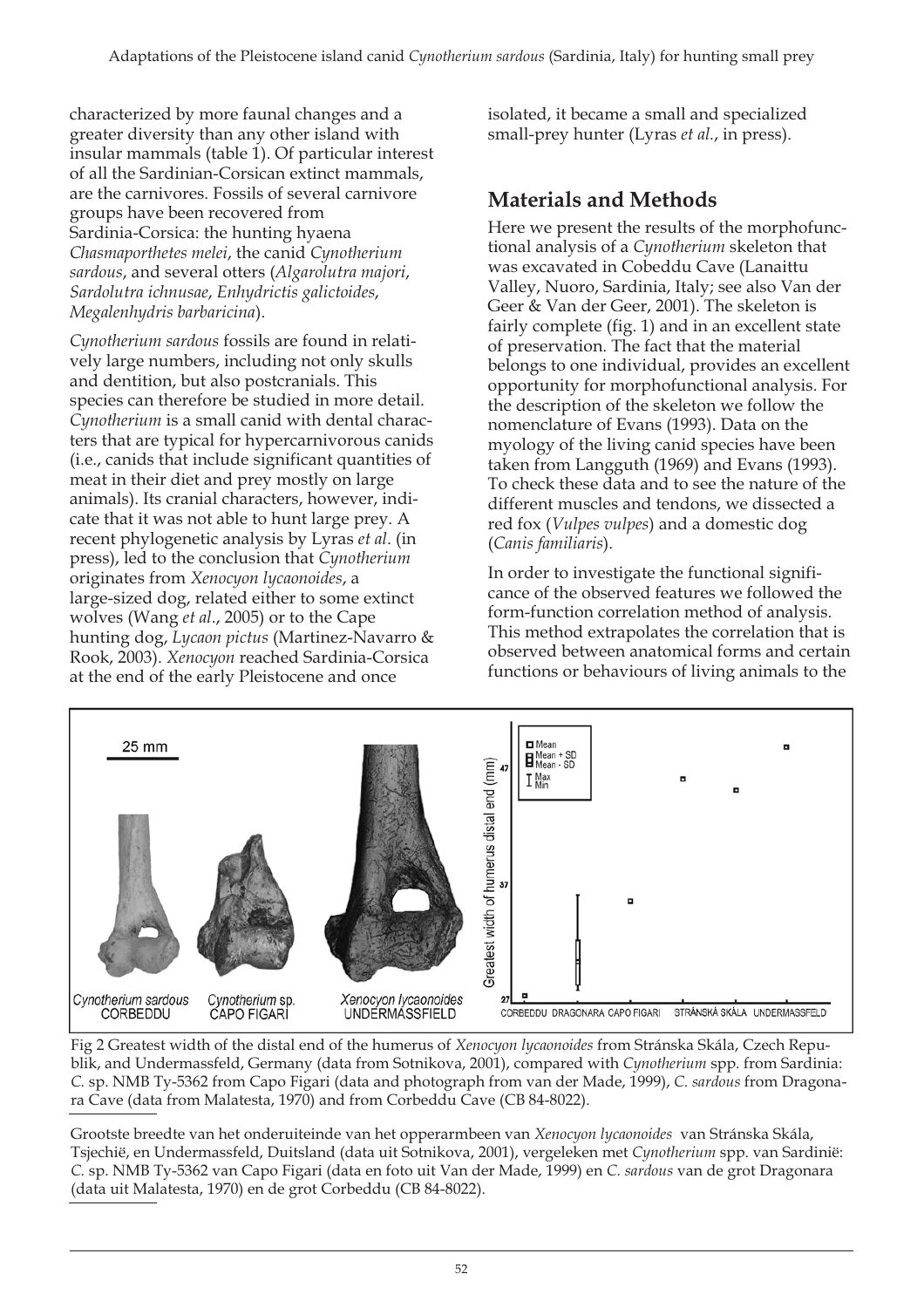fossil species (Radinsky, 1987). In order to do so, we compared the morphology of the Corbeddu skeleton with specimens from most living canid species (see table 2).

Material of the living and of the fossil species was studied at and belongs to the following institutes: AMNH(M): American Museum of Natural History, Deparment of Mammamology New York, USA; CB: Corbeddu Cave, Sardinia, Italy; FMNH: Field Museum of Natural History, Chicago, USA; MNHN: Muséum National d'Histoire Naturelle, Paris, France; NMB: Natur historisches Museum Basel, Switzerland; NNML: Nationaal Natuurhistorisch Museum (Naturalis), Leiden, the Netherlands.

## **Size reduction**

Findings of *Cynotherium* in Corsica are limited (Robert & Vigne, 2001), but Sardinia has many localities with fossil remains of that canid. The oldest remains found till now come from breccia deposits on Capo Figari, Sassari (Van der Made, 1999) and from fissure fillings at Monte Tuttavista near Orosei, Nuoro (Abbazzi



Fig 3 Comparison of the skulls of *Xenocyon lycaonoi*des (a, b and c) from Venta Micena (Spain) and *Cynotherium sardous* (d, e and f) from Corbeddu cave. The drawings of *Xenocyon* are based on the illustrations by Palmqvist *et al*. (1999).

Ver ge lij king van de sche dels van *Xe no cy on ly ca o noi*  des (a, b en c) van Venta Micena (Spanje) en *Cynothe*rium sardous (d, e en f) uit de grot Corbeddu, Sardinië. De tekeningen van Xenocyon zijn gebaseerd op de il lustraties van Palmqvist *et al*. (1999).

*et al.*, 2005). A stratigraphically younger locality is Dragonara Cave, Sassari, from which material belonging to several *Cynotherium*, individuals has been excavated (Malatesta, 1970). The youngest material comes from Corbeddu Cave near Oliena, Nuoro (hall II and hall IV, see Van der Geer & Van der Geer, 2001). The skeleton from hall II, under study here, is the youngest *Cynot he rium* specimen (Klein Hofmeijer, 1996) known till now. Its postcranial is of a smaller size than any specimen from Dragonara (fig. 2). The latter specimens are in turn smaller than the humerus from Capo Figari.

Although the data are limited, it is tempting to suggest that they provide us with an indication of size reduction of *Cynotherium* through time. The phenomenon of size reduction becomes even more evident when we compare *Cynotherium* with its probable mainland ancestor. As shown in figure 2, the humeri of *Xenocyon* (data from Sotnikova, 2001) are considerably larger than those of *Cynotherium*.

In theory, body mass can be estimated with the use of a number of dental and skeletal measurements (Damuth & MacFadden, 1990). In dwarf forms, however, dental measurements are not reliable in such estimations, as their relation with body proportions differs essentially from those of their mainland relatives (e.g. Sondaar, 1977; Lister & Davies, 2003). Thus, the body mass of *Cynotherium* can only be estimated based on postcranial elements. The method based on the circumference of the femur at the midshaft, developed by Anyonge (1993), gives the best estimation of body mass in living canids. Applying this method results in a body mass for *Cynotherium* from Corbedu Cave of approximately 10 Kg, which is the size of an average jackal.

Reduction in body size is a common phenomenon in island ungulates, combined, amongst others, with changed interlimb ratios and the tendency of distal elements to fuse. This phenomenon coincides with a simultaneous absence of large mammalian predators and limited food resources (Sondaar, 1977). *Cynotherium*, on the other hand, is not an ungulate but a predator, and thus may have followed a different evolutionary path on the island. What seems to have followed the ungulate pattern is its size reduction. It is known that the size of a carnivore is closely related to that of its prey (Carbone *et al*., 1999). According to them, in order to fulfil mass-related energetic require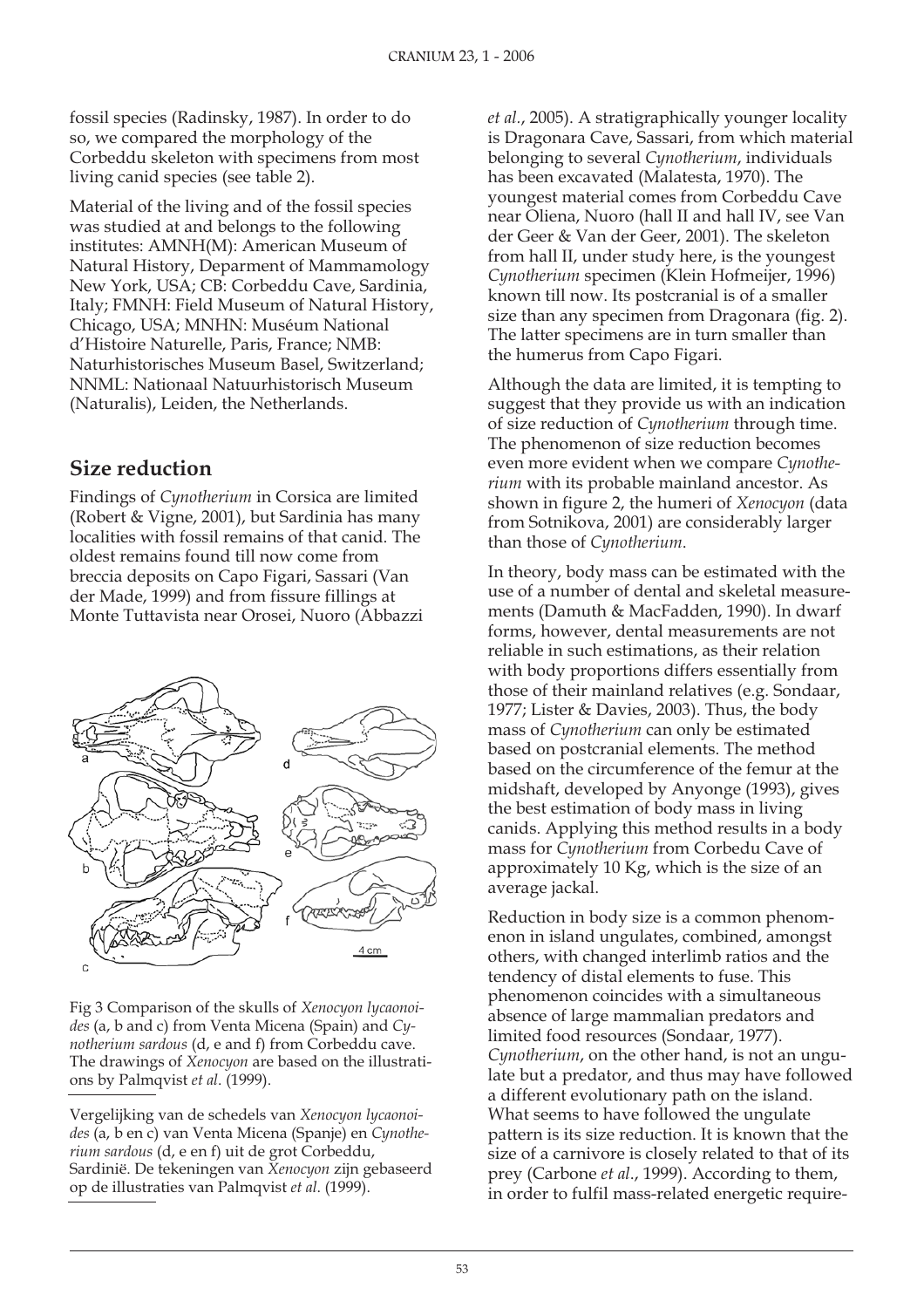ments, large-sized carnivores prey on large animals (near predator's mass) while smaller carnivores feed on small prey (less than half of predator's mass). As we noted in Lyras *et al*. (in press), the cranial characters of *Cynotherium*  (weak zygomatic arch, low sagittal crest, thin mandible; fig. 3) suggest that it was not able to hunt big game. From the diagrams of Carbone *et al*. (1999), it appears that carnivores smaller than 21 kg hunt prey smaller than half their own size. The body mass of 10 kg for *Cynotherium* falls well within the range of Carbone *et al*.'s (1999) small prey hunters.

# **Lo co mo tor adap ta ti ons**

Most morphological features that can be observed in *Cynotherium* can be found also in one or more living canids; in other words, they fall within the morphospace of the living canids. As there is no significant substantial diversity in locomotor patterns present in the living canids (Van Valkenburgh, 1985; Andersson, 2003), the pattern in *Cynotherium* could not have been much different from those seen in the living canids. There are, however, some unique morphological features in the neck and anterior limb of *Cynotherium* that are not seen in other canids. These features are the only ones that, in our view, could shed some light on particular adaptations of *Cynotherium*.

## **Neck mobility and position**

Apart from the unusual combination of cranial and dental characters, the skull of *Cynotherium* has another peculiarity: its mastoid process is much enlarged and is situated laterally, being more or less a continuation of the nuchal crest (Lyras *et al.*, in press). The mastoid process is the place of insertion for several muscles. Most of the surface of the process is occupied by the insertion of the *M. obliquus capitis cranialis*, and lateral to this area are the insertions for *M. sple nius*, and two other neck muscles.

The *M. obliquus capitis cranialis* continues its insertion further upward on the dorsal nuchal line. The function of this muscle is to extend the atlanto-occipital joint, while its caudal counterpart rotates the atlas, and thus the head on the axis. The anterior parts of the atlas wings are reduced (fig. 4), therefore, the fibres of the complementary muscle, the *M. obliquus capitis caudalis*, were oriented more ventrolaterally in *Cynotherium*, which is suggestive of a stronger rotational component. The *M. splenius* insertion

also continues with an aponeurosis on the dorsal nuchal line; its other insertion is situated on the spinous processes of the first thoracic vertebra. Its function is raising the head and entire neck.

The ventral surface of the basioccipital of Cynotherium is broader than in similar sized living canids and the two rugose fossae for neck muscle attach ment are deep and wide (Lyras *et al.,* in press). These fossae are the scars for the *Mm rectus capitis ventralis*, *rectus capitis lateralis*  and *longus capitis*. Their principal action is flexion of the atlanto-occipital joint; the latter also draws the neck downwards.

The overall picture indicates that *Cynotherium* had stronger neck movements than any of the living canids. This includes rotation, extension and flexion of the atlanto-occipital joint and raising and lowering of the head.

In addition to the stronger neck musculature, the neck as a whole was held lower than in *Canis*, as already noted and figured by Malatesta (1970). Furthermore, it appears that C3 already bears a prominent spinous process, as in *Vulpes*, whereas this is in general the case for C4 in *Canis* and for C5 in *Cuon*.

## **Anterior limb**

The very tip of the atlas is sharp and prominent in *Cynotherium* (fig. 4). It is the insertion point for the tendon of the *M. omotrans vers arius*. This muscle draws the limb forward; it is only a flat narrow muscle in *Canis* and *Vulpes*, but it appeared to have been stronger and more important in *Cynotherium*. The other insertion point of this muscles lies on the scapular spine just proximal to the acromion (figs. 4 and 5). This area is enlarged in *Cynotherium*, though this may equally be due to a larger insertion area for the *M. deltoideus* (see below).

The large, high and rugose scar for the *M. deltoi deus* at the caudal surface of the posterior end of the deltoid ridge of the humerus indicates that this muscle was important; the same can be inferred from its insertion on the scapula. Its action is lifting of the humerus and flexion of the shoulder (fig. 5). Another shoulder flexor is the *M. teres minor*. The scar for this muscle insertion is well-developed in *Cynotherium*.

The well-developed attachment areas for the triceps on the scapula, humerus and ulna indicate that this muscle was important in *Cynotherium*, more so than in any other canid (fig. 5). Its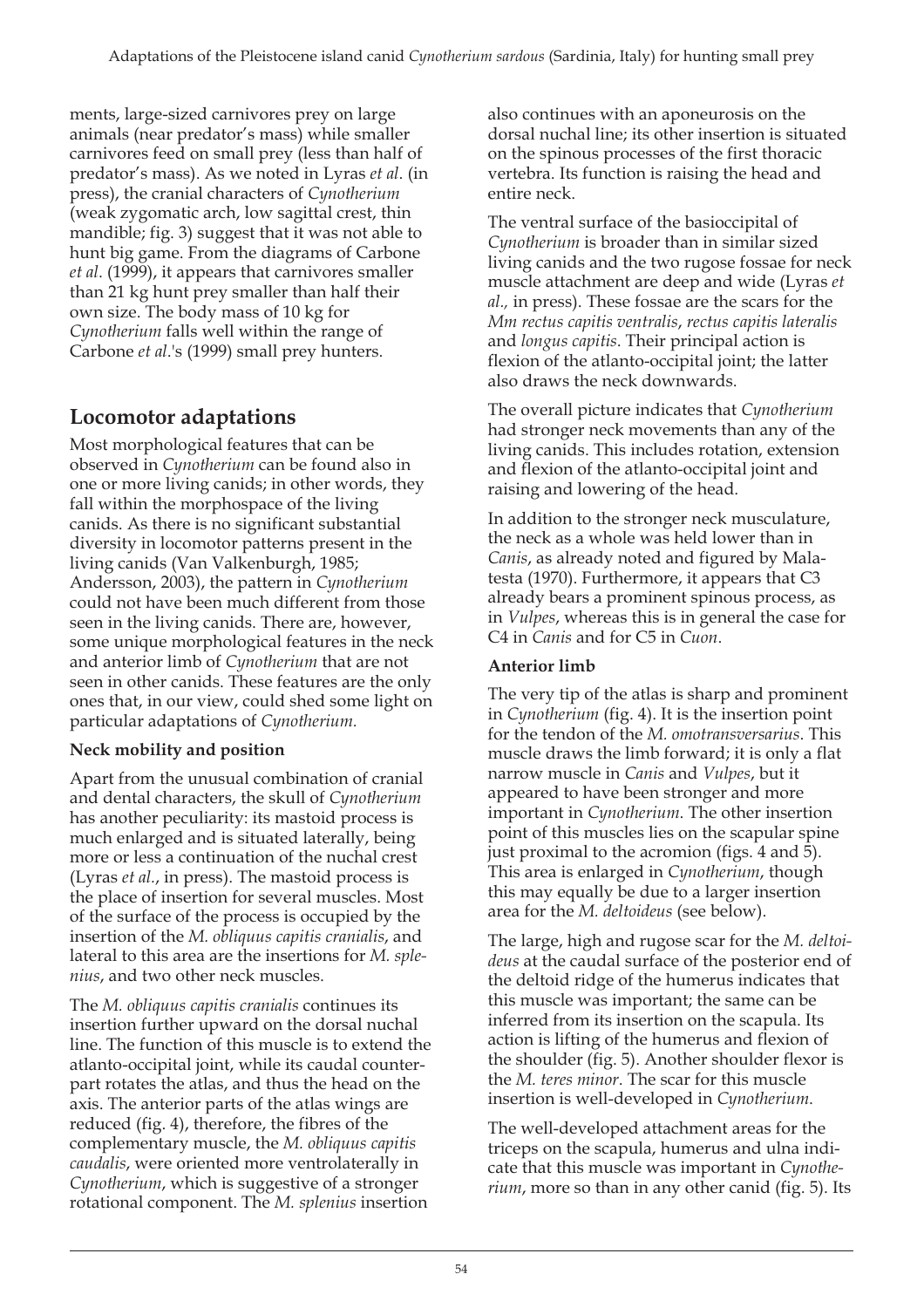function was assisted by an equally well-developed *M. anconeus*, which is also an extensor of the elbow. In view of the pronounced tubercles, the two main extensors of the elbow are stronger in *Cynotherium* than in *Canis* and *Cuon*.

To sum up, flexion of the shoulder and extension of the elbow was very powerful in *Cynotherium*. The forward motion of the anterior limb may also have been more developed than in

living canids. If we take into account that the elbow joint of *Cynotherium* has a higher maximal flexion than observed in *Canis*, *Cuon*  and *Vulpes* (Lyras *et al.,* in press), it is clear that the elbow extensors needed to work more for the same end result.

The powerful shoulder flexion and elbow extension, together with the relatively flexed elbow,



Fig 4 Postcranial elements of *Cynotherium, Lycaon* and *Canis.* a: *Cynotherium sardous* CB 84-8022 humerus, (a1) caudal, (a2) dorsal view; *Lycaon pictus* AMNH(M) 81853 humerus, (b1) dorsal and (b2) caudal view; *Cynotherium sardous* CB 84-8022 atlas, (c1) dorsal and (c2) ventral view; d: *Lycaon pictus* AMNH(M) 81853 atlas ventral view; e: *Canis simensis* AMNH(M) 81081 at las dorsal view; f: *Lycaon pictus* AMNH(M) 85154 scapula lateral view; g: *Cynotherium sardous* CB 84-8022 scapula lateral view.

Postcraniale elementen van *Cynotherium*, *Lycaon* en *Canis.* a: *Cynotherium sardous* CB 84-8022 opperarmbeen, (a1) achteraanzicht, (a2) bovenaanzicht; *Lycaon pictus AMNH(M)* 81853 opperarmbeen, (b1) bovenaanzicht and (b2) achteraanzicht; *Cynotherium sardous* CB 84-8022 atlas, (c1) bovenaanzicht en (c2) onderaanzicht; d: *Lycaon pictus* AMNH(M) 81853 at las on deraanzicht; e: *Canis simensis* AMNH(M) 81081 at las bovenaanzicht; f: *Lycaon pictus* AMNH(M) 85154 schou der blad, zij-aan zicht; g: *Cy not he ri um sar dous* CB 84-8022 schouderblad, zij-aan zicht.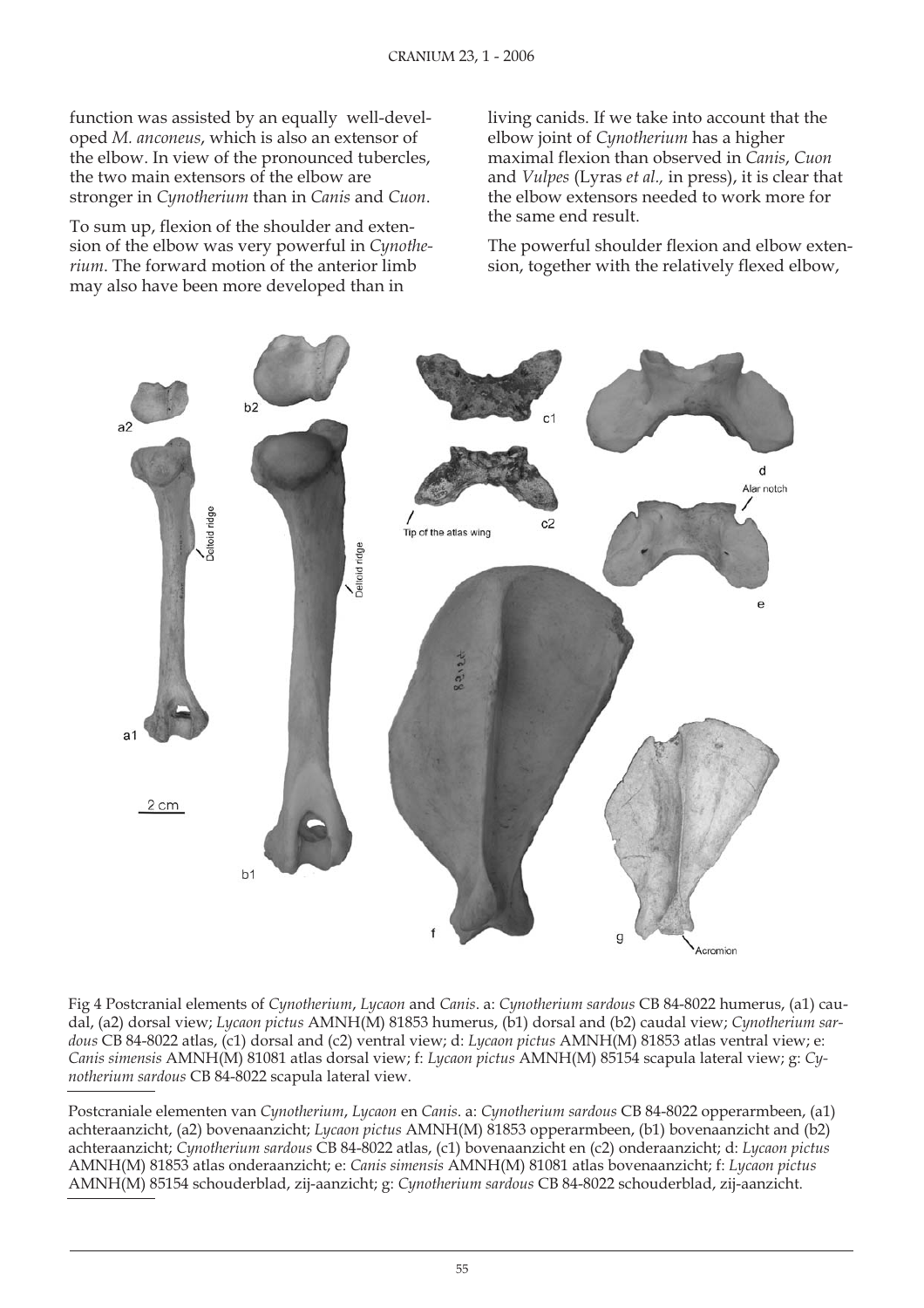

Fig 5 a: Directions of pull of the muscles of the neck (solid line) and anterior limb (dotted lines) of *Cynotherium sardous.* 1: *M. sternocephalicus;* 2: *M. obliquus capitis;* 3: *M. omotransversarius;* 4: *M. triceps caput laterale;* 5: *M. triceps caput logum; 6: M. teres minor; 7: M. deltoideus. b: Dorsal view of the elbow of a dissected fox. 1: M. anconeus; 2: M. triceps caput mediale.* 

a: richtingen van trekkracht van spieren van de nek (doorgetrokken lijn) en van de voorpoot (gestippelde lijnen) van *Cynotherium sardous*. b: de elleboog van een ontlede vos gezien van boven. Voor de spiernamen, zie overeenkomstige nummers in het Engelstalig onderschrift.

points to stalking behavior with a lowered body<br>and a lowered neck and head. The increased extension power of the elbow

joint and flexion of the humero-scapular joint of Cynotherium fits a stalker. When we take the lowered neck and the more flexed elbow into account, the picture arises of a canid which with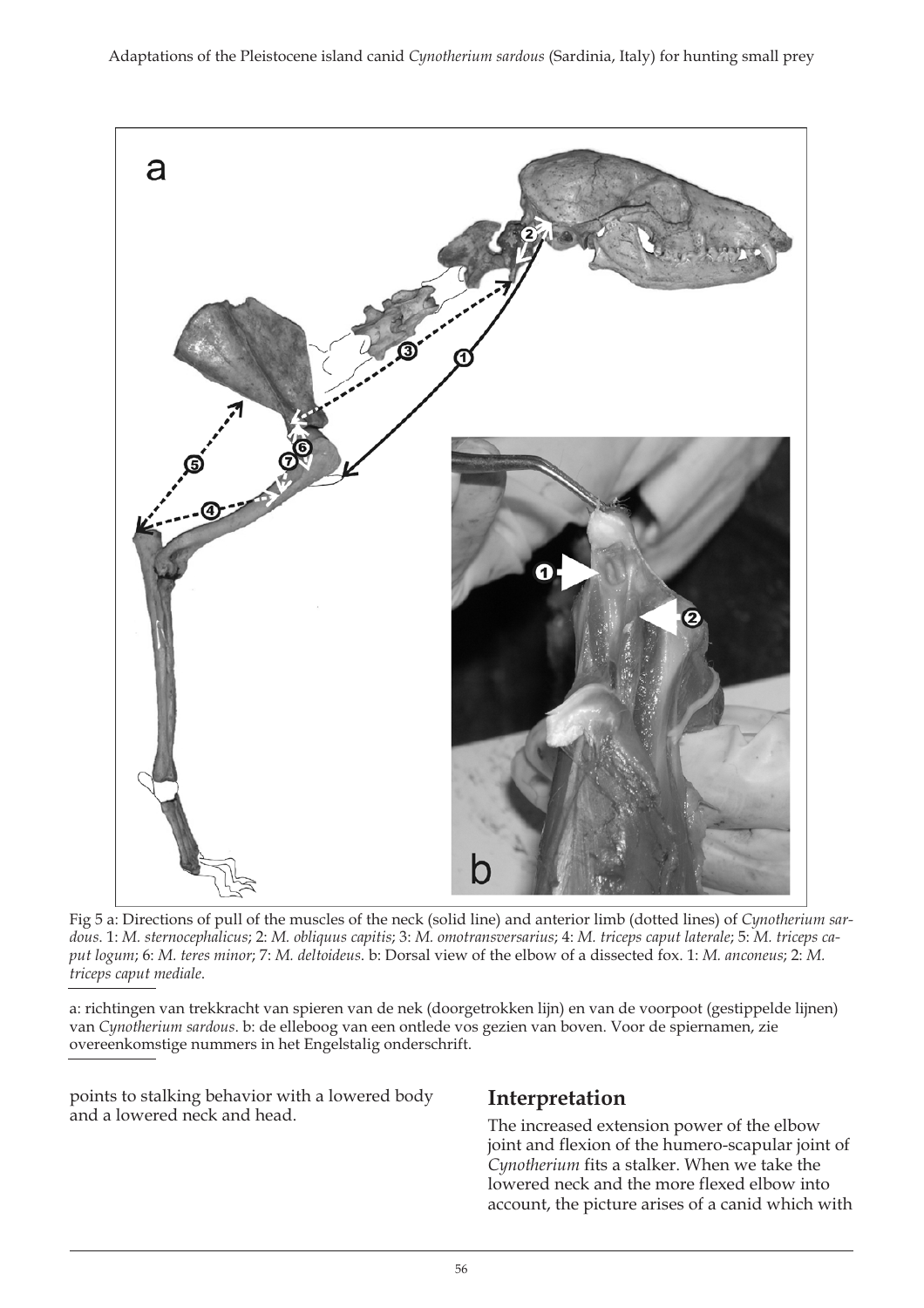

Fig 6 Lateral view of the Simenian wolf, *Canis simensis*, engaged in stalking locomotion while approaching its prey. Drawn from a fragment of a BBC film.

Zij-aanzicht van de Ethiopische wolf, *Canis simensis*, bezig met het besluipen van een prooi. Nagetekend naar een fragment uit een BBC film.

its body and neck held low to the ground followed his prey. The strong flexors of the shoulder point to powerful, sudden forward thrusts to grab the prey. The increased power of the neck musculature indicates fast or strong movements of the neck, which is needed in cases where the prey escapes with random movements or in zigzag-patterns. The dentition of *Cynotherium*, together with its cranial features, indicates specialization on small prey.

At present, canids that hunt small terrestrial animals use stalking to approach their prey. This is well-known for foxes (Ewer, 1973), but has also been reported for the Simenian wolf (Sillero-Zubiri & Gottelli, 1995, see also fig. 6) and occasionally coyotes (Fox, 1969). Most canids catch birds from time to time (Ewer, 1973), but a canid which mainly fed on birds was the Falkland wolf *Dusicyon australis* (Mivart, 1890), a recently extinct island canid. This species had strongly developed mastoid processes comparable to those of *Cynotherium*. As it became extinct before the turn of the 19th century (Nowak & Paradiso, 1999) unfortunately almost nothing is known about its hunting beha vior.

As already noted above, none of the living canids has a truly specialized locomotion or neck mobility. This means that when we observe that some of the anatomical features of the anterior limb and neck of *Cynotherium* are beyond the degree seen in the living canids, it is likely that its behaviour was more specialized than that of any living canid. Based on the skeleton of *Cynotherium sardous*, we conclude that this species performed a similar stalking with lowered body while hunting small, swift

animals and the same fast lateral head movements as living canids do, but to a much higher degree. *Cynotherium sardous* was a small-sized highly specialized hunter of small, swift prey (fig.7).

### *Acknow ledgments*

The authors wish to thank John de Vos (NNML), Richard Tedford (AMNH), Marina Sotnikova (Geological Institute, Russian Academy of Sciences, Moscow) and Vera Eisenmann (MNHN) for the useful discussions we had with them. We also thank Chris Smeenk



-Wait, maybe we should adapt!

Fig 7 *Cynotherium*, which originates from the large, wolf-like *Xenocyon*, became specialized in hunting small prey instead of large animals. That is the subject of this cartoon: two *Xenocyon*, while hunting an ungulate, realize that the island is full of small *Prolagus* and decide to adapt.

Cynotherium, een afstammeling van de grote, wolf-achtige *Xenocyon*, specialiseerde zich in het jagen op kleine prooidieren in plaats van grote prooi. Dat is het onderwerp van deze cartoon: twee *Xenocy*ons, jagend op een hoefdier, realiseren zich dat het eiland vol is met kleine *Prolagus* en besluiten zich aan te passen.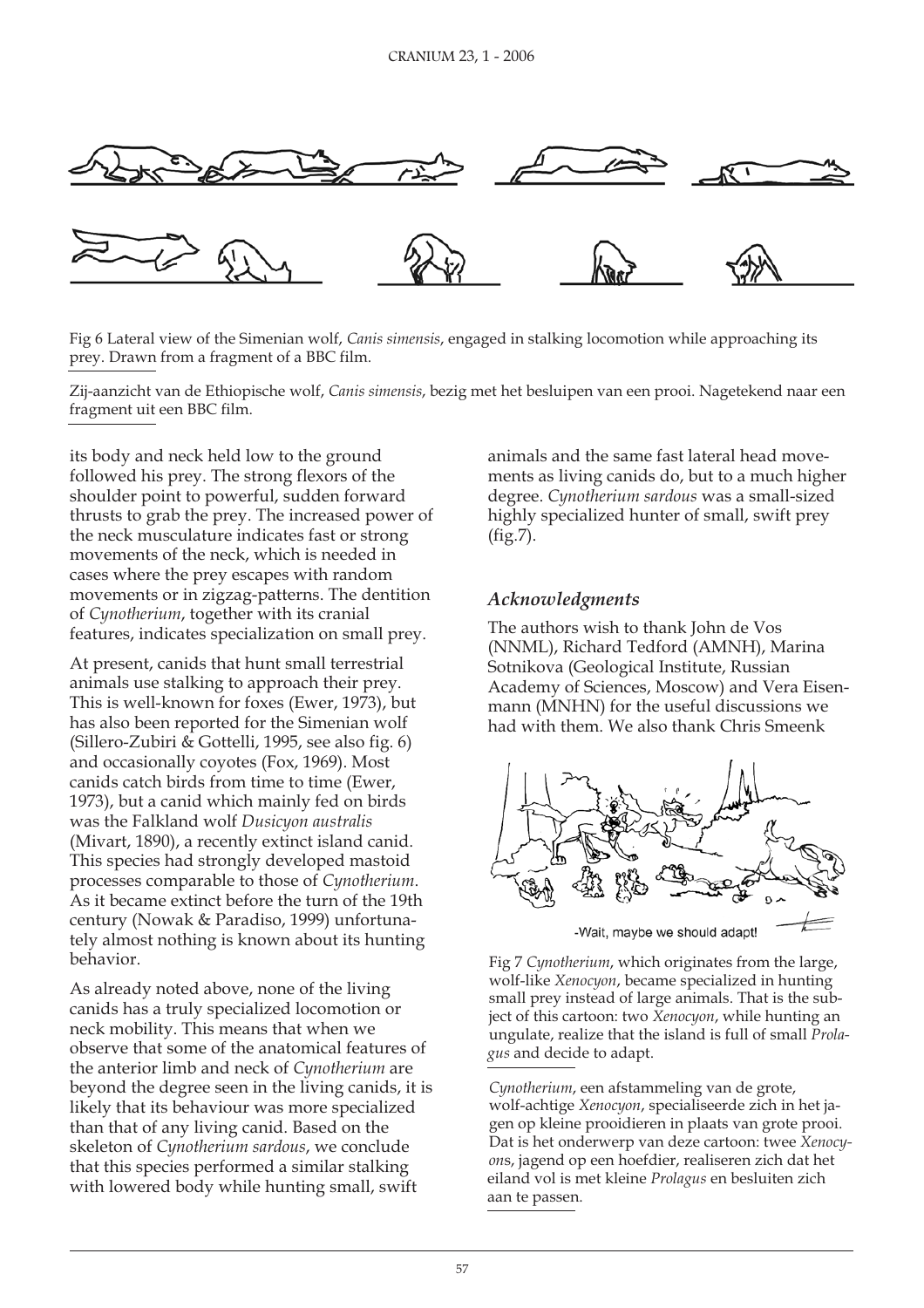dine Pothet (MNHN) for their assis tance *he tes me lei* and *Sus son daari*). during the study of collections under their (Vista Natura, Baarn, the Netherlands) for making a cast of the *Cynotherium* skeleton. This project has been co-financed within Op. Education by the ESF (European Social Fund) and National Recourses.

## Addresses of the authors

#### George Lyras

Museum of Palae ontology and Geology Department of Geology National and Kapodistrian University of Athens Greece e-mail glyras@geol.uoa.gr

Alexandra van der Geer geeraae@geol.uoa.gr avan der geer@planet.nl

and Duncan Reeder (NNML), Bruce Table 1. Fauna list of Pleistocene of Sardinia. Cava 6, 7 and 10<br>Patterson and Bill Stanley (FMNH), Jean are fissure deposits at Monte Tuttavista near Orosei, Nuoro Patterson and Bill Stanley (FMNH), Jean are fissure deposits at Monte Tuttavista near Orosei, Nuoro Spence (AMNH), Michel Tranier and Géral-<br>(after Sondaar, 1998; added are species names for Chasmapor (after Sondaar, 1998; added are species names for *Chasmaport-*

care. Finally, we thank Hans Brinkerink Faunalijst van het Pleistoceen van Sardinia. Cava 6, 7 en 10<br>(Victo Natura, Baarn, the Netherlands) for zijn spleetopvullingen in de berg Mone Tuttavista dichtbij Orosei, Nuoro (naar Sondaar, 1998; toegevoegd zijn de soortnamen voor Chasmaporthetes melei en Sus sondaari).

|                       | Pleistocene       |                    |                                        |
|-----------------------|-------------------|--------------------|----------------------------------------|
|                       | Early             | Middle             | Late                                   |
|                       | Cava <sub>6</sub> | Cava 10            | Cava <sub>7</sub><br>and Cor-<br>beddu |
| Cynotherium sp.       | X                 | $\overline{\cdot}$ |                                        |
| Cynotherium sardous   |                   | X                  | $\chi$                                 |
| Macaca majori         | $\chi$            | X                  |                                        |
| Talpa tyrrhenica      | $\chi$            | $\chi$             |                                        |
| Nesiotites similis    | X                 | X                  | X                                      |
| Prolagus figari       | $\chi$            |                    |                                        |
| Prolagus sardus       |                   | X                  | $\chi$                                 |
| Leporidae             | $\chi$            |                    |                                        |
| Tyrrhenicola sondaari |                   | X                  |                                        |
| Tyrrhenicola henseli  |                   | X                  | X                                      |
| Rhagapodemus minor    | X                 | X                  |                                        |
| Rhagamys orthodon     |                   |                    | X                                      |
| Chasmaporthetes melei | $\chi$            |                    |                                        |
| Mustelidae sp.1       | X                 |                    |                                        |
| Mustelidae sp.2       | $\chi$            | X                  |                                        |
| Nesogoral melonii     | X                 |                    |                                        |
| Nesogoral sp.2        | $\chi$            |                    |                                        |
| Sus sondaari          | $\chi$            |                    |                                        |
| "Megaloceros" cazioti |                   |                    | $\chi$                                 |
| Caprinae              |                   | $\chi$             |                                        |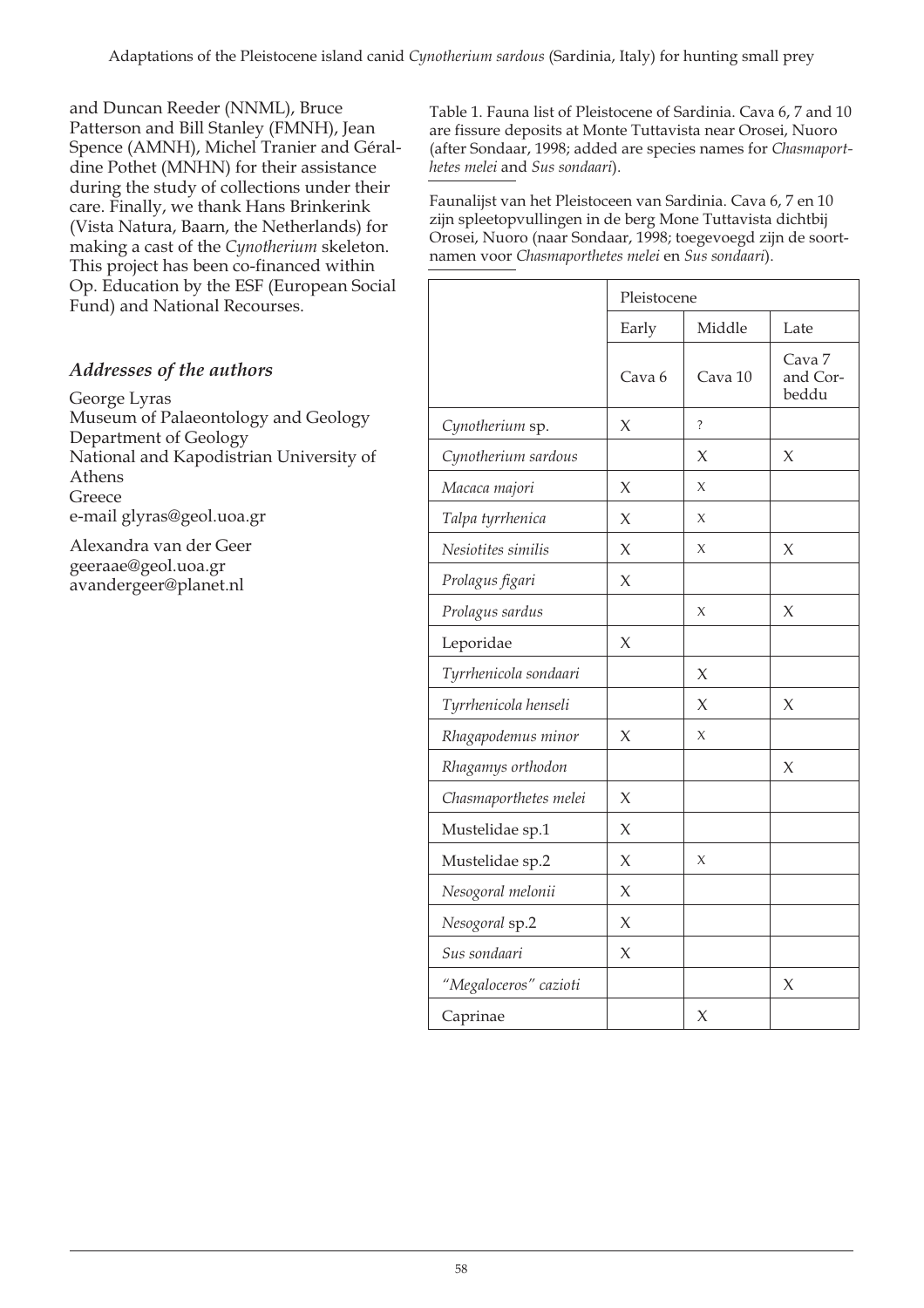Table 2. List of extant canid skeletons used in this study. Note: *Dusicyon australis* is represented only by skulls, no postcranials have been preserved.

Lijst van skeletten van tegenwoordige hondachtigen die gebruikt zijn in deze studie. Opmerking: van *Dusicyon aus tra lis* zijn al leen sche dels be waard ge bleven.

| <b>Species</b>         | Number                                                                             | <b>Species</b>           | Number                                                                                           |
|------------------------|------------------------------------------------------------------------------------|--------------------------|--------------------------------------------------------------------------------------------------|
| Alopex lagopus         | NNML cat b,<br>NNML cat a,<br>NNML 19797,<br><b>NNML 3329</b>                      | Cuon alpinus             | NNML cat a, NNML<br>cat b, NNML cat j,<br><b>NNML 945</b>                                        |
| Atelocynus microtus    | AMNH(M)<br>100095, FMNH<br>60675, FMNH<br>121286                                   | Dusicyon australis       | <b>NNML 19111,</b><br><b>NNML 19112</b>                                                          |
| Canis adustus          | NNML cat a,<br>NNML cat b,<br>NNML cat g,<br>NNML cat j                            | Lycaon pictus            | AMNH(M) 81853,<br>AMNH(M) 164162,<br>NNML cat a, NNML<br>cat b, FMNH 12781,<br><b>FMNH 12813</b> |
| Canis aureus           | <b>NNML 1814,</b><br><b>NNML 3217,</b><br><b>NNML 39176,</b><br><b>FMNH 105740</b> | Nyctereutes procyonoides | NNML cat a                                                                                       |
| Canis latrans          | <b>NNML 1232,</b><br><b>NNML 3400</b>                                              | Otocyon megalotis        | <b>MNHN 1960-480</b>                                                                             |
| Canis lupus            | NNML cat a,<br><b>FMNH 160107</b>                                                  | Pseudalopex culpaeus     | NNML cat a                                                                                       |
| Canis lupus hodophylax | <b>NNML 39182</b>                                                                  | Pseudalopex sechurae     | <b>NNML 2381</b>                                                                                 |
| Canis mesomelas        | NNML cat a,<br><b>NNML 2461</b>                                                    | Speothos venaticus       | NNML cat a, NNML<br>3224, AMNH(M)<br>167846, FMNH<br>121544                                      |
| Canis sinensis         | MNHN 1967-474,<br><b>AMNH(M) 81081</b>                                             | Urocyon cinereoargenteus | MNHN c.q.<br>1880-1228, FMNH<br>129298                                                           |
| Cerdocyon thous        | NNML cat b,<br><b>FMNH 70758</b>                                                   | Vulpes vulpes            | NNML 9881, NNML<br>10934, NNML 9775,<br><b>NNML 8889</b>                                         |
| Chrysocyon brachyurus  | <b>FMNH 150739</b>                                                                 | Vulpes zerda             | <b>AMNH(M) 90156</b>                                                                             |
| Chrysocyon brachyurus  | AMNH(M) 133941                                                                     | Vulpes zerda             | <b>MNHN 2000-666</b>                                                                             |